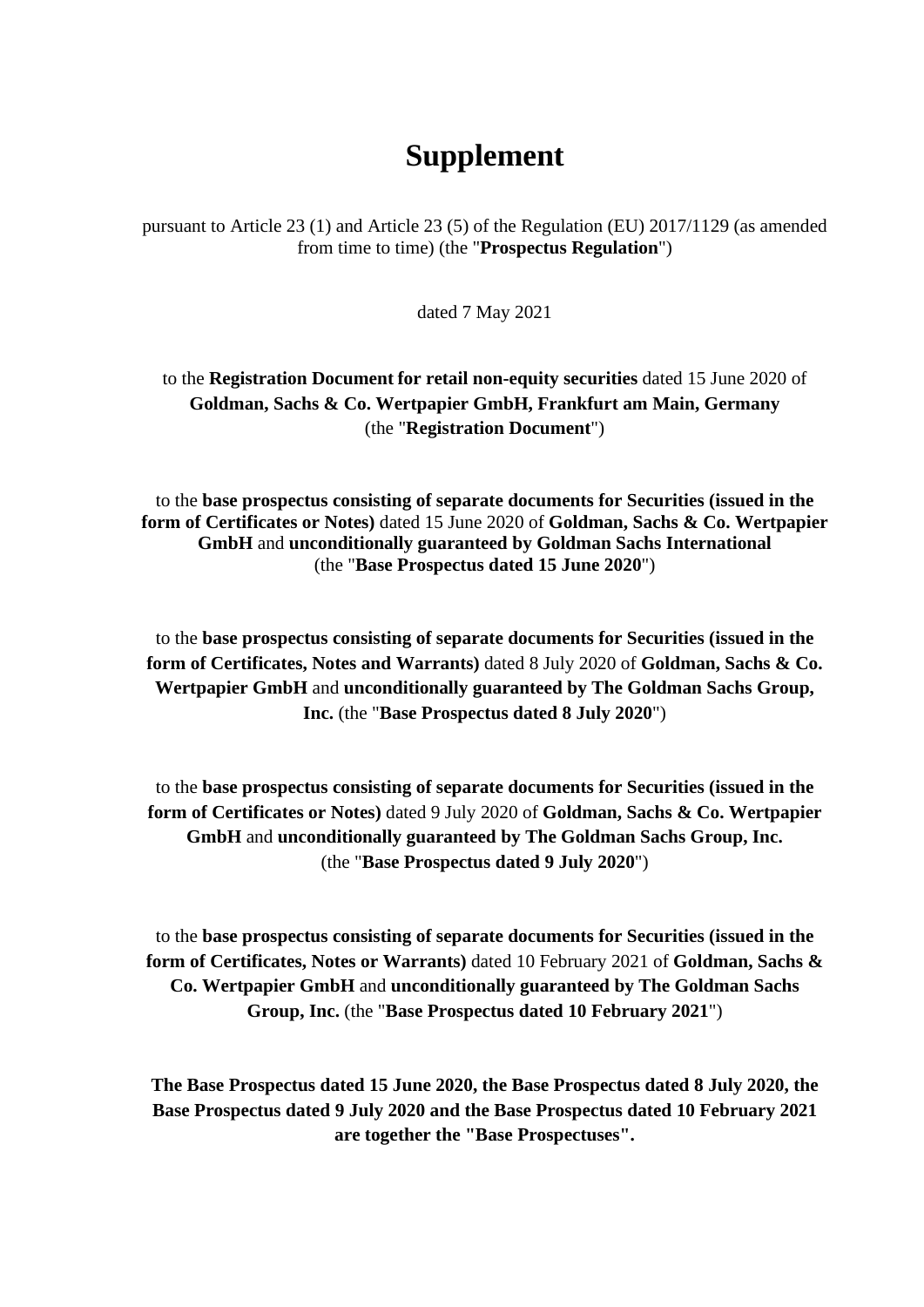# **Documents to be supplemented:**

Documents to be supplemented are:

- (i) the Registration Document as part of the Base Prospectuses,
- (ii) the Base Prospectus dated 15 June 2020 composed of the Registration Document and the Securities Note for Securities (issued in the form of Certificates or Notes) dated 15 June 2020 of Goldman, Sachs & Co. Wertpapier GmbH and unconditionally guaranteed by Goldman Sachs International,
- (iii) the Base Prospectus dated 8 July 2020 composed of the Registration Document and the Securities Note for Securities (issued in the form of Certificates, Notes and Warrants) dated 8 July 2020 of Goldman, Sachs & Co. Wertpapier GmbH and unconditionally guaranteed by The Goldman Sachs Group, Inc.,
- (iv) the Base Prospectus dated 9 July 2020 composed of the Registration Document and the Securities Note for Securities (issued in the form of Certificates or Notes) dated 9 July 2020 of Goldman, Sachs & Co. Wertpapier GmbH and unconditionally guaranteed by The Goldman Sachs Group, Inc., and
- (v) the Base Prospectus dated 10 February 2021 composed of the Registration Document and the Securities Note for Securities (issued in the form of Certificates, Notes or Warrants) dated 10 February 2021 of Goldman, Sachs & Co. Wertpapier GmbH and unconditionally guaranteed by the Goldman Sachs Group, Inc.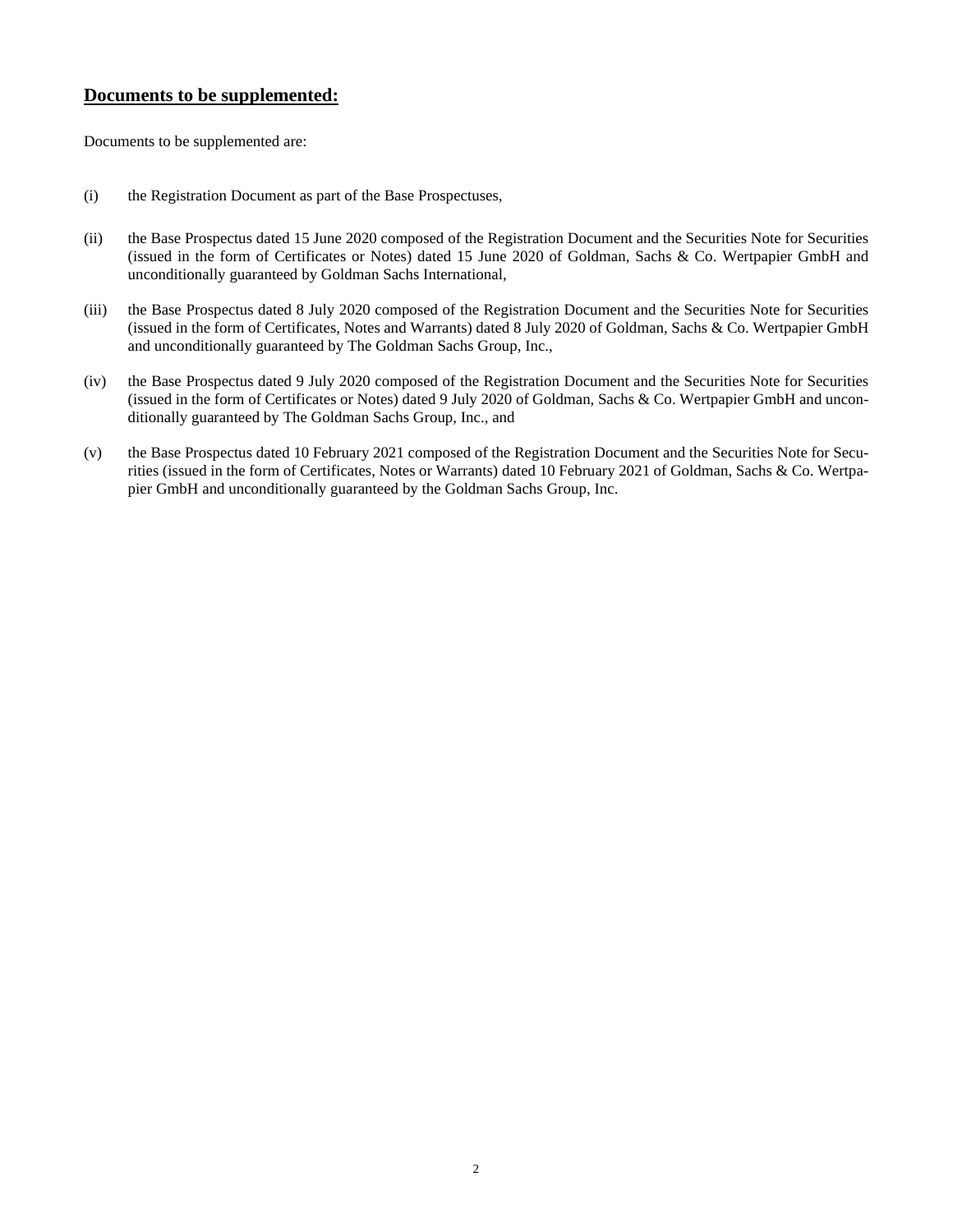The significant new factor resulting in this supplement (the "**Supplement**") is the publication of the annual report of Goldman, Sachs & Co. Wertpapier GmbH for the fiscal year ended 31 December 2020 ("**GSW's Annual Report 2020**") on 30 April 2021.

Due to this Supplement the information contained in the Registration Document (in the form as lastly supplemented) shall be supplemented as follows:

*1. In the Registration Document the subsection "I. Statutory Auditors" of section "C. Information about Goldman, Sachs & Co. Wertpapier GmbH" on page 9 shall be replaced as follows:* 

#### "**I. Statutory Auditors**

The statutory auditor for the unconsolidated financial statements of GSW as of and for the fiscal years ended 31 December 2020 and 31 December 2019 was PricewaterhouseCoopers GmbH Wirtschaftsprüfungsgesellschaft ("**PwC GmbH**"), Friedrich-Ebert-Anlage 35 – 37, 60327 Frankfurt am Main. PwC GmbH is a member of the German Chamber of Public Accountants (*Wirtschaftsprüferkammer*), a public body (*Körperschaft des öffentlichen Rechts*), Raucherstraße 26, 10787 Berlin."

*2. In the Registration Document the subsection "V. Trend information" of section "C. Information about Goldman, Sachs & Co. Wertpapier GmbH" on pages 11 et seq. shall be replaced as follows:* 

### "**V. Trend information**

Since the date of its last audited financial statements (31 December 2020) there has been no material adverse change in the prospects of GSW.

Since the end of the last financial period for which financial information has been published (31 December 2020), there has been no significant change in the financial performance of GSW.

Management is targeting a moderate increase in the issuance activity. This is due to increased client demand for warrants and structured products, particularly in the German market, as well as additional distribution channels. Furthermore, it is expected that in a volatile market there will be a multitude of follow-up issuances in the area of turbo warrants, mini-futures and bonus certificates. Previously implemented enhancements to the issuance process allow the issuance of new warrants and certificates to be almost fully automated.

As at the time of publication, there continues to be uncertainty regarding the impact of the COVID-19 pandemic on the near term economic outlook, even as efforts to distribute vaccines are underway. GSW continues to successfully execute on its Business Continuity Planning (BCP) strategy and its priority remains to ensure continuity of business operations on behalf of its clients. The extent of the impact of the COVID-19 pandemic on GSW's operational and financial performance will depend on future developments."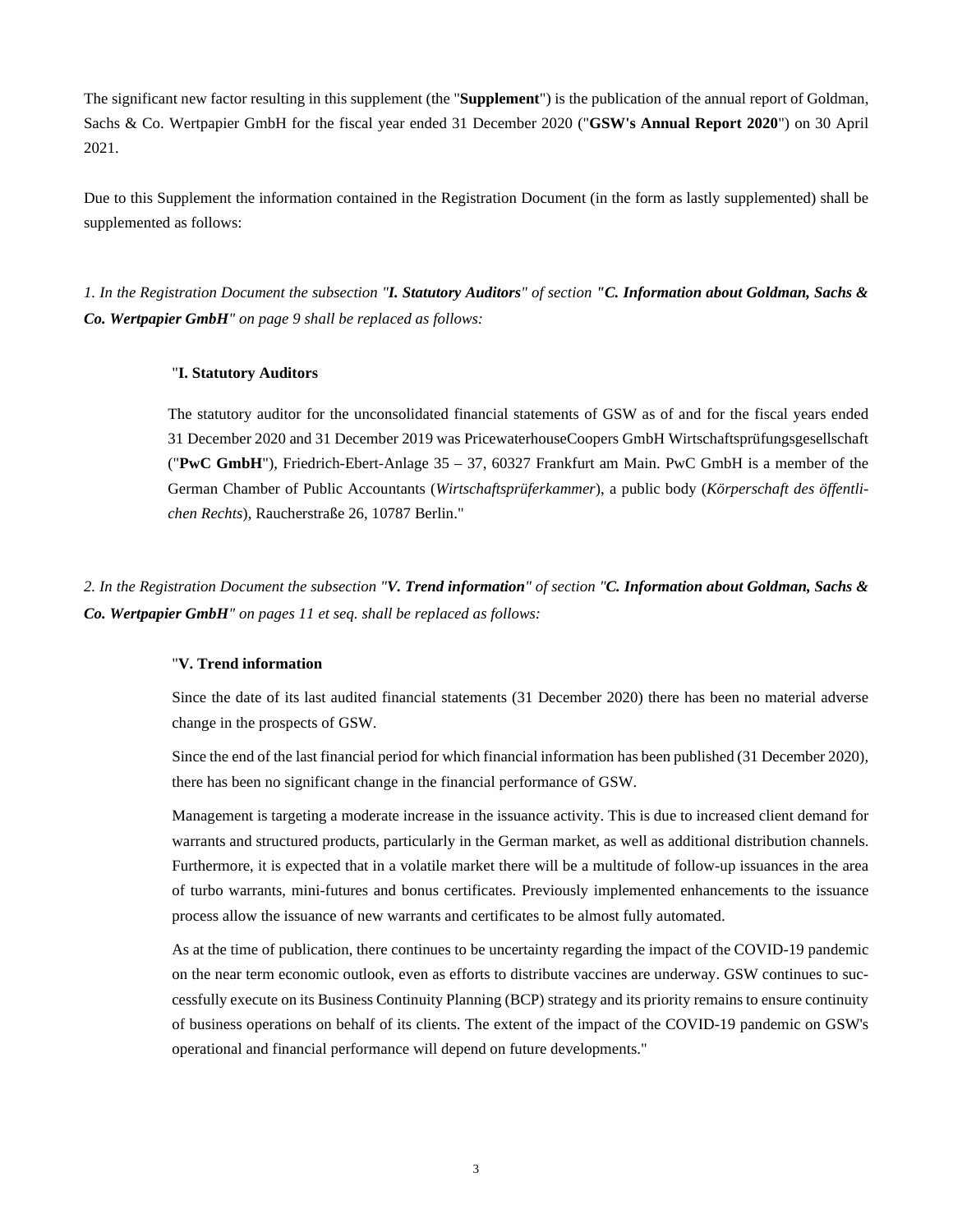*3. In the Registration Document the subsection"VII. Financial information concerning GSW's assets and liabilities, financial position and profit and losses" of section "C. Information about Goldman, Sachs & Co. Wertpapier GmbH" on pages 12 et seq. shall be replaced as follows:* 

# "**1. Historical financial information for the financial year 2020 (German Commercial Code (***Handelsgesetzbuch – HGB***))**

The financial information of GSW for the financial year ended 31 December 2020 (German Commercial Code (*Handelsgesetzbuch – HGB*)) ("**GSW's Annual Report 2020**") are incorporated by reference pursuant to Article 19 of the Prospectus Regulation (detailed information about the pages in the financial statements can be found in section "X. Information incorporated by reference").

# **2. Historical financial information for the financial year 2019 (German Commercial Code (***Handelsgesetzbuch – HGB***))**

The financial information of GSW for the financial year ended 31 December 2019 (German Commercial Code (*Handelsgesetzbuch – HGB*)) ("**GSW's Annual Report 2019**") are incorporated by reference pursuant to Article 19 of the Prospectus Regulation (detailed information about the pages in the financial statements can be found in section "X. Information incorporated by reference").

### **3. Auditing of historical financial information**

PwC GmbH audited the unconsolidated financial statements of GSW as of and for the fiscal years ended 31 December 2020 and 31 December 2019, and issued in each case an unqualified auditor's report (*Bestätigungsvermerk*).

### **4. Legal and arbitration proceedings**

During the last 12 months, there were no governmental, legal or arbitration proceedings which may have, or have had in the recent past, significant effects on GSW's financial position or profitability, and none of them were settled during the last 12 months, respectively. Neither are there any such proceedings pending or threatened of which GSW is aware.

### **5. Significant change in GSW's financial position**

Since the end of the last financial period for which audited financial information have been published (31 December 2020) no significant change in GSW's financial position has occurred."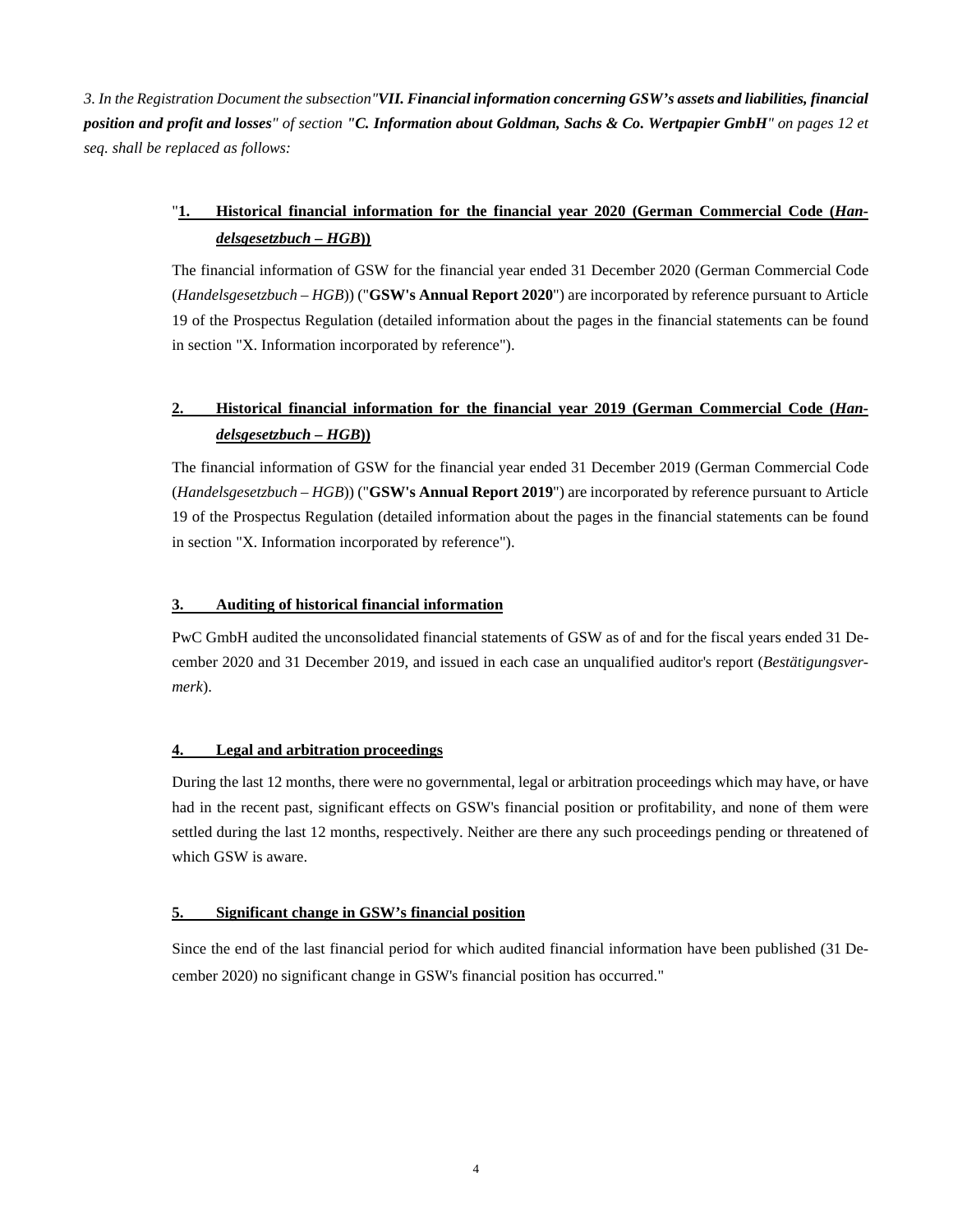*4. In the Registration Document the bullet points contained in the first paragraph in subsection "IX. Documents available" of section "C. Information about Goldman, Sachs & Co. Wertpapier GmbH" on page 14 shall be replaced as follows:* 

- "the up-to-date Articles of Association of Goldman, Sachs & Co. Wertpapier GmbH dated 18 December 1991 [https://www.goldmansachs.com/disclosures/entity-information/GS-Wertpapier-](https://www.goldmansachs.com/disclosures/entity-information/GS-Wertpapier-Gesellschaftervertrag.png)[Gesellschaftervertrag.png;](https://www.goldmansachs.com/disclosures/entity-information/GS-Wertpapier-Gesellschaftervertrag.png)
- the Annual Report 2020 of Goldman, Sachs & Co. Wertpapier GmbH [https://www.goldmansachs.com/in](https://www.goldmansachs.com/investor-relations/financials/subsidiary-financial-info/gsw/Financials-2020-FY-de.pdf)[vestor-relations/financials/subsidiary-financial-info/gsw/Financials-2020-FY-de.pdf; and](https://www.goldmansachs.com/investor-relations/financials/subsidiary-financial-info/gsw/Financials-2020-FY-de.pdf)
- the Annual Report 2019 of Goldman, Sachs & Co. Wertpapier GmbH [https://www.goldmansachs.com/in](https://www.goldmansachs.com/investor-relations/redirects/Jahresabschluss_GSW_01_01_19_31_12_19)[vestor-relations/redirects/Jahresabschluss\\_GSW\\_01\\_01\\_19\\_31\\_12\\_19."](https://www.goldmansachs.com/investor-relations/redirects/Jahresabschluss_GSW_01_01_19_31_12_19)

*5. In the Registration Document the paragraph "1. Documents" of subsection "X. Information Incorporated by reference" of section "C. Information about Goldman, Sachs & Co. Wertpapier GmbH" on page 15 shall be replaced as follows:* 

## "**1. Documents**

"

- GSW's Annual Report 2020
- GSW's Annual Report 2019"

*6. In the Registration Document the table and the two paragraphs below in paragraph "2. Information" of subsection "X. Information Incorporated by reference" of section "C. Information about Goldman, Sachs & Co. Wertpapier GmbH" on pages 15 et seq. shall be replaced as follows:* 

| Information incorporated by reference         | Page references in the Docu-<br>ment*                                              | Section and pages in this<br><b>Registration Document</b> |
|-----------------------------------------------|------------------------------------------------------------------------------------|-----------------------------------------------------------|
| <b>From the GSW Annual Report 2020</b>        |                                                                                    |                                                           |
| Management Report for the Financial Year 2020 | pages $5 - 7$<br>(except for section Prognose- und<br>Chancenbericht, pages 6 - 7) | VII.1. / 12                                               |
| <b>Balance Sheet</b>                          | page 10                                                                            | VII.1. / 12                                               |
| <b>Profit and Loss Account Statement</b>      | page 11                                                                            | VII.1. / 12                                               |
| <b>Cash Flow Statement</b>                    | page 11                                                                            | VII.1. / 12                                               |
| Statement of Changes in Equity                | page 11                                                                            | VII.1. / 12                                               |
| Notes to the Financial Statements             | pages 13 - 17                                                                      | VII.1. / 12                                               |
| Auditors's report                             | pages 19 - 27                                                                      | VII.1. / 12                                               |
| <b>From the GSW Annual Report 2019</b>        |                                                                                    |                                                           |
| <b>Balance Sheet</b>                          | page 12                                                                            | VII.2. / 13                                               |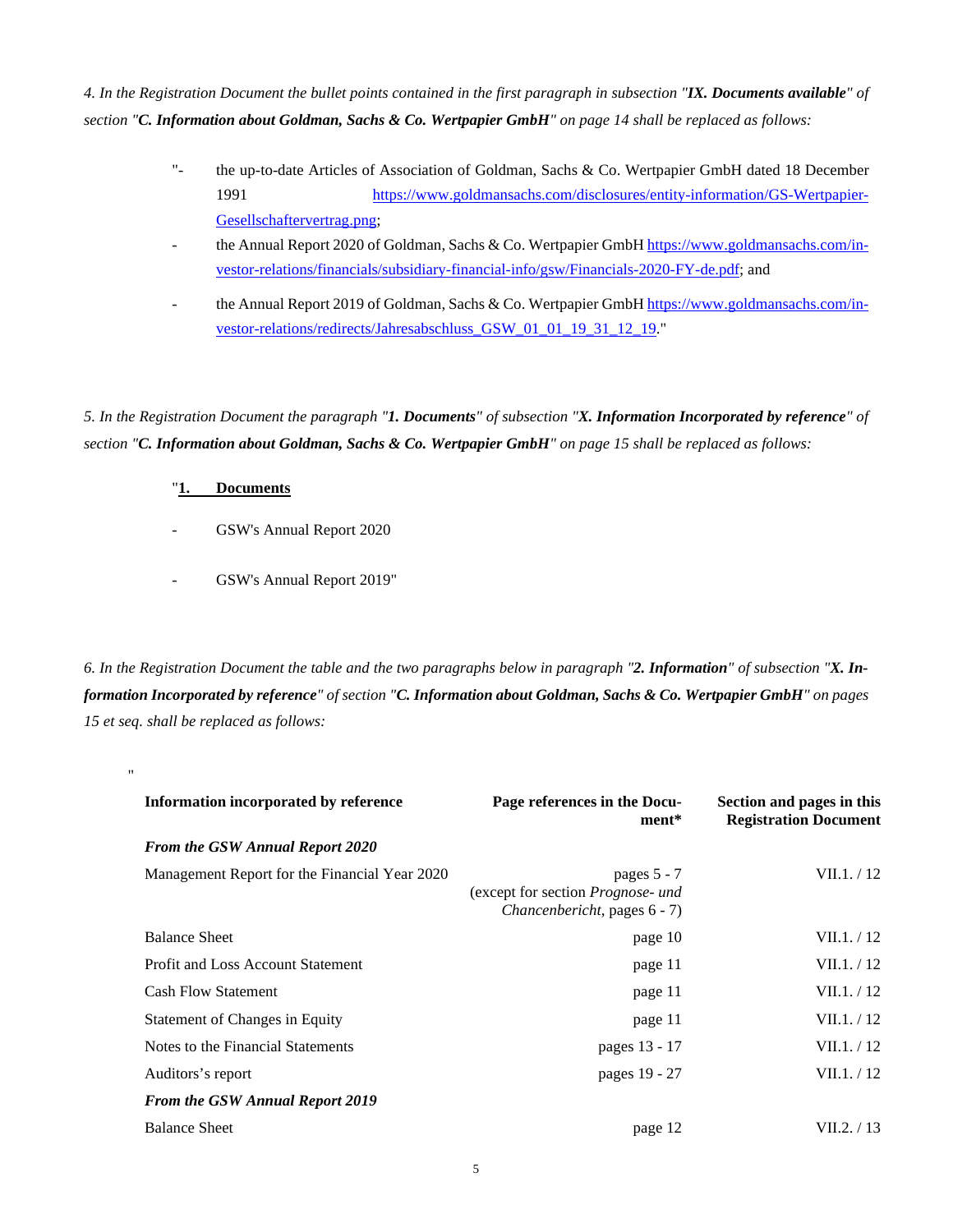| Profit and Loss Account Statement | page 13       | VII.2. / 13 |
|-----------------------------------|---------------|-------------|
| Notes to the Financial Statements | pages 15 - 21 | VII.2. / 13 |
| Statement of Changes in Equity    | page 23       | VII.2. / 13 |
| <b>Cash Flow Statement</b>        | page 25       | VII.2. / 13 |
| Auditors's report                 | pages 27 - 33 | VII.2. / 13 |

\* The page numbers referenced above relate to the order in which the pages appear in the PDF version of such document.

The GSW Annual Report 2020 has been published on the website and can be downloaded under the following link [https://www.goldmansachs.com/investor-relations/financials/subsidiary-financial-info/gsw/Financials-2020-FY](https://www.goldmansachs.com/investor-relations/financials/subsidiary-financial-info/gsw/Financials-2020-FY-de.pdf)[de.pdf](https://www.goldmansachs.com/investor-relations/financials/subsidiary-financial-info/gsw/Financials-2020-FY-de.pdf)

The GSW Annual Report 2019 has been published on the website and can be downloaded under the following link https://www.goldmansachs.com/investor-relations/redirects/Jahresabschluss GSW 01 01 19 31 12 19."